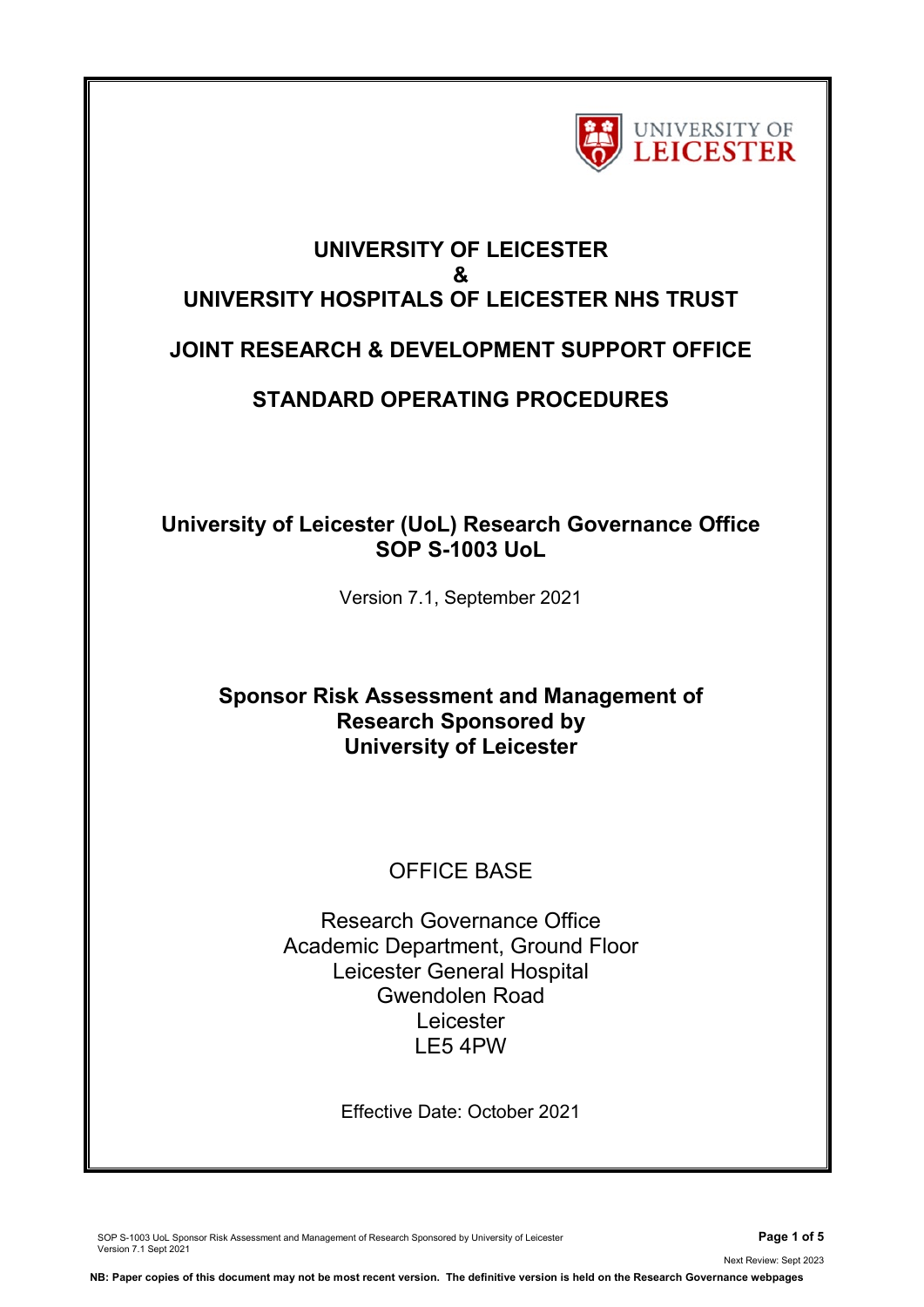**Standard Operating Procedure: S-1003 UoL Sponsor Risk Assessment and Management of Research Sponsored by University of Leicester <b>Research Governance Office** 



## **1. Introduction**

This Standard Operating Procedure (SOP) describes the procedures used by the Research Governance Office (RGO) within the University of Leicester (UoL) when completing a Sponsor review and, where required, a Sponsor Risk Assessment and corresponding mitigation plan, prior to completing the Sponsor Green Light Process.

The outcome is that the Research Governance Office has completed a comprehensive review of a research application and has identified appropriate actions to mitigate any identified risk(s), which enables the UoL to provide an "in principle" decision to sponsor the study.

## **2. Scope**

This SOP applies to all staff, and any external individual who approach the UoL to request that the organisation act as Sponsor for research activity.

#### **3. Sponsor Review and Risk Assessment**

The Risk Assessment Decision Flowchart (Appendix 4) should be consulted to identify the type of review and/or risk assessment required for a study.

Sponsor application documentation required to commence a Sponsor Review and Risk Assessment, and to begin the Sponsor process are listed on the Sponsor Green Light Review Process Flowchart which is available via the UoL Research Governance webpages.

It should be noted that an incomplete application will delay the commencement of a Sponsor Review and Risk Assessment.

#### **3.1 Risk Assessment**

The Risk Assessment Form, (Appendix 1) which includes the Risk Analysis Matrix Tool helps to assess the potential risk(s) associated with a specific study. It is expected that the Risk Assessment Form be completed by the Research Governance Manager, or their delegate, in communication with the Chief Investigator, research team members and service managers as appropriate.

The risk assessment is dependent on an understanding of risks associated with the study and the capabilities of UoL (e.g. a high risk study by an experienced research team may be addressed by routine management processes, whereas a low risk study by an inexperienced research team may require additional management actions to mitigate risk, etc.).

The risk assessment also depends on current circumstances in UoL at that particular time, for example, if key resources or staff are available or unavailable, when the study is expected to be delivered.

Next Review: Sept 2023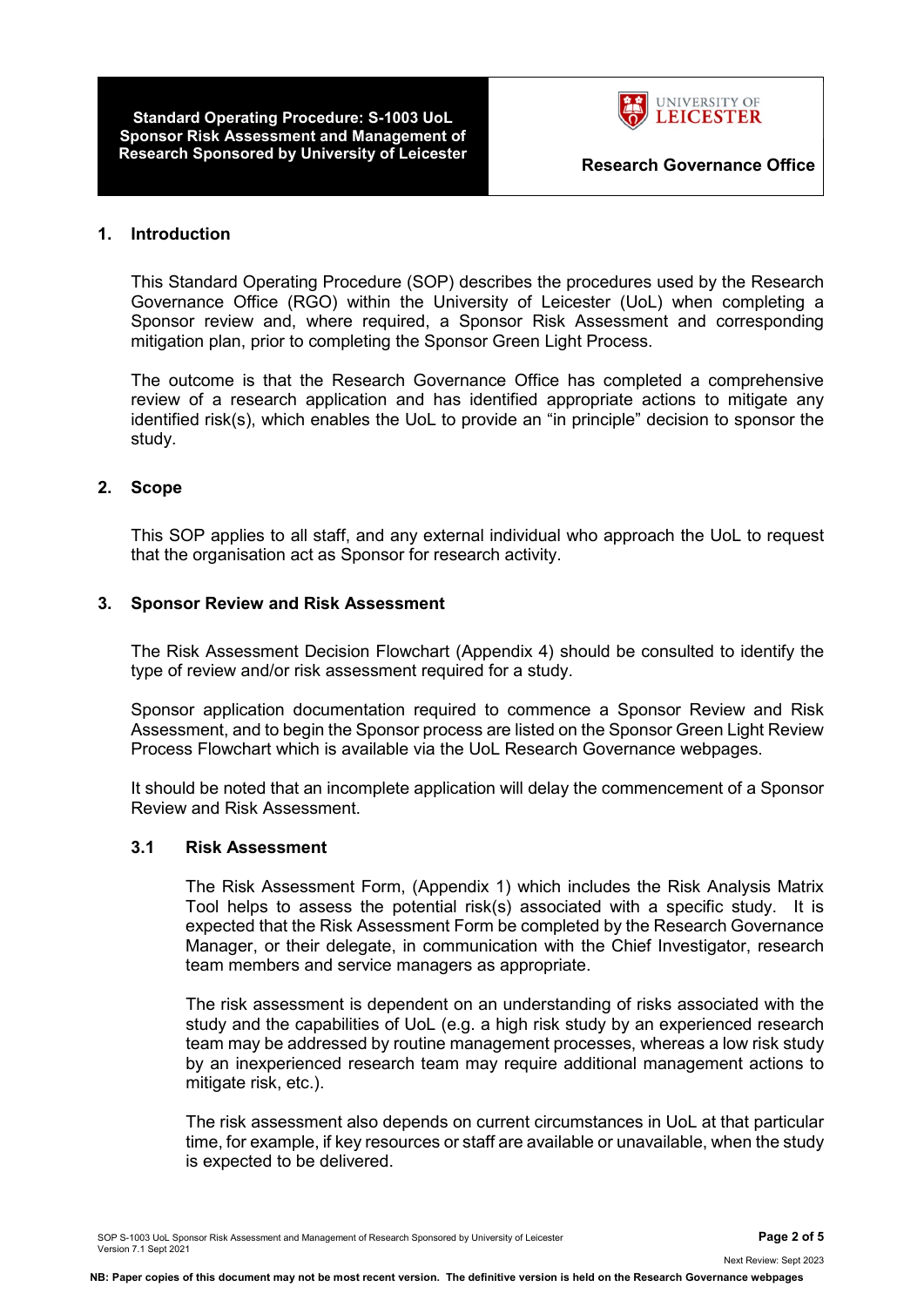The risk assessment is intended to ensure that risks are identified and addressed in a proportionate way. It is not intended to be overly intrusive and is designed to identify quickly and at an early stage any additional safeguards required for the management of a study. The key output is a list of actions required to manage any identified risks, and ensure the efficient delivery of the study to time and target.

In cases of research requiring a Risk Assessment the process will be started by the Research Governance Manager or their delegate. In order to progress the Sponsor decision, a meeting between the Chief Investigator, members of the study team, and service managers as appropriate will be a mandatory requirement. The purpose of this face-to-face meeting will be to discuss the Risk Assessment in detail, and to talk through any mitigation plans. The meeting will be followed-up by email, and further discussions may be conducted via email or telephone.

## **3.2 Risk Assessment Form (**Appendix 1**)**

The Risk Assessment Form considers the following areas of risk for UoL from the perspective of a research Sponsor:

- Risks associated with CTIMP/Intervention/Device
- Risks associated with the design and methods of the trial
- Risks to participants
- Risks to the reliability of the results
- Other risks

Each area has a set of specific questions. The answers will be subject to a likelihood, impact and residual risk score (see Appendices a, b and c of the Risk Assessment Form for definitions). Mitigation strategies should be documented to address all concerns identified. The risk assessment will be used to inform the monitoring plan in conjunction with the risk based Monitoring Strategy Table (Appendix 2 to SOP S-1007).

The Risk Assessment Form will be repeated as risk mitigation is completed, and will be revisited during the life cycle of the study if any material changes are made to the study documentation, staffing or operational circumstances. The Risk Assessment Form completion, review and revision record should be completed and the form should be saved using the format Year/Month/Day i.e. 2013/11/19. There may be multiple revisions to the form during the life cycle.

#### **3.3 Sponsor Review**

A Sponsor review is required for studies whether a Risk Assessment is required or not. The Sponsor Review Checklist (Appendix 2 Risk Assessed Studies and Appendix 3 Non-risk Assessed Studies) will be completed by the Research Governance Manager or delegate.

A Sponsor review document will be written and sent to the Chief Investigator via email, which will detail all comments, questions, points of clarification and changes required prior to confirmation of Sponsorship.

#### **4. Overview by the Research Sponsorship & Management Operational Group (RSMOG) and the Research Sponsorship Committee (RSC)**

An overview of each study received for Sponsor review is presented to the RSMOG at each bi-monthly meeting. Any study that has high risk scores or any issues identified during the initial risk assessment can be discussed at the RSMOG and RSC and to confirm any mitigation decisions.

Next Review: Sept 2023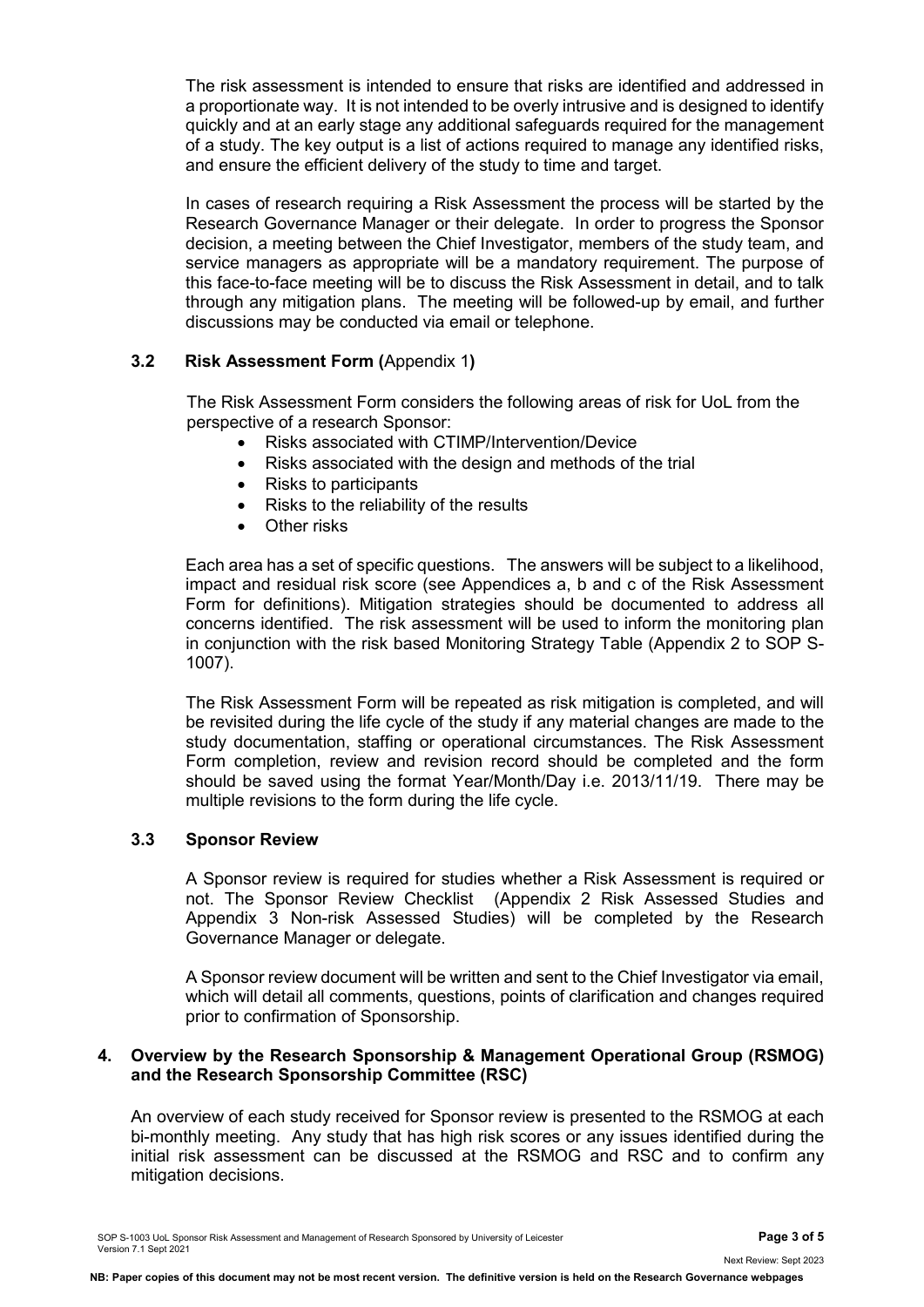In some cases, the decision of the Committees may be that the risk to the UoL as Sponsor is too high. In these cases, Sponsorship will be refused.

## **5. Indemnity**

The University of Leicester will provide indemnity in accordance with SOP S-1017 UoL.

### **6. Responsibilities**

### **Complete Study Risk Assessment Form:**

|   | Responsibility                     | Undertaken by                                                                     | Activity                                                                                     |
|---|------------------------------------|-----------------------------------------------------------------------------------|----------------------------------------------------------------------------------------------|
|   | Sponsor                            | Research<br>Governance<br>Manager or<br>their Delegate                            | Completion of Risk Assessment Form.                                                          |
|   | Sponsor                            | Research<br>Governance<br>Manager or<br>their Delegate                            | Refer studies identified as having high likelihood risk<br>scores to both RSMOG and the RSC. |
| 3 | Sponsor &<br>Chief<br>Investigator | Research<br>Governance<br>Manager or<br>their Delegate<br>& Chief<br>Investigator | Develop proportionate risk mitigation actions as<br>appropriate.                             |

## **7. Monitoring and Audit Criteria**

| <b>Key Performance</b>                                                 | <b>Method of</b>                                    | <b>Frequency</b>                                                                                     | Lead                                                   |
|------------------------------------------------------------------------|-----------------------------------------------------|------------------------------------------------------------------------------------------------------|--------------------------------------------------------|
| <b>Indicator</b>                                                       | <b>Assessment</b>                                   |                                                                                                      |                                                        |
| All research<br>sponsored by UoL<br>has appropriate Risk<br>Assessment | Included in the<br>monitoring / audit<br>programme. | Random audits /<br>monitoring conducted<br>according to the risk<br>profile of research<br>activity. | Research<br>Governance<br>Manager or their<br>Delegate |

This table is used to track the development and approval of the document and any changes made on revised / reviewed versions

\_\_\_\_\_\_\_\_\_\_\_\_\_\_\_\_\_\_\_\_\_\_\_\_\_\_\_\_\_\_\_\_\_\_\_\_\_\_\_\_\_\_\_\_\_\_\_\_\_\_\_\_\_\_\_\_\_\_\_\_\_\_\_\_

## **8. Development and approval Record for this document**

| <b>Author</b><br>Officer: | <b>Lead</b>   Cat Taylor                                |  |
|---------------------------|---------------------------------------------------------|--|
| <b>Job Title:</b>         | <b>Head of Research Assurance</b>                       |  |
| <b>Reviewed by:</b>       | UoL Research Management and Operations Group<br>(RSMOG) |  |
| Approved by:              | <b>Professor Nigel Brunskill</b>                        |  |